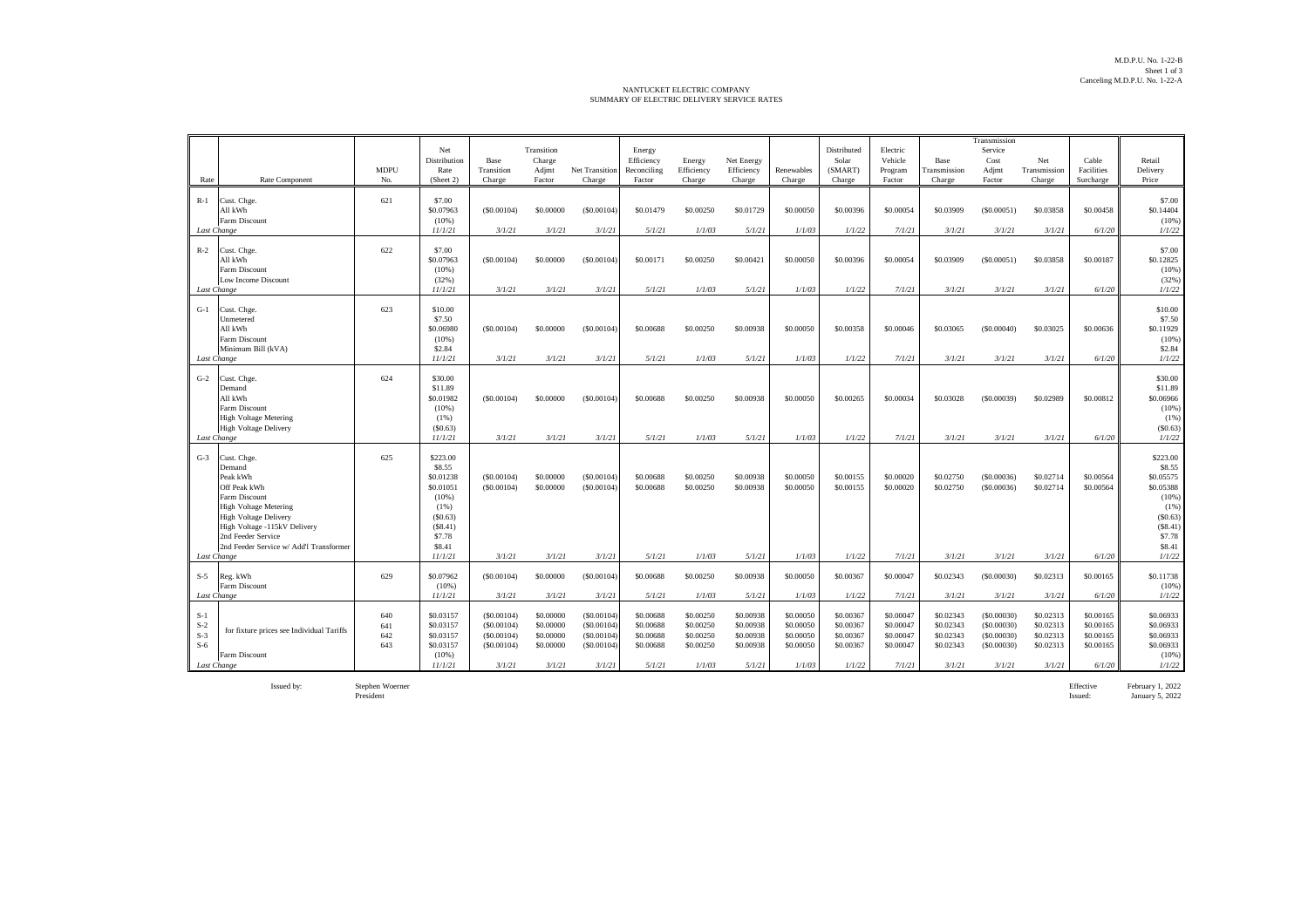## NET DISTRIBUTION RATE NANTUCKET ELECTRIC COMPANY<br>SUMMARY OF ELECTRIC DELIVERY SERVICE RATES

|                                                                                                                                                                                                                                                             | <b>MDPU</b>              | Base<br>Distribution                                                                                               | Net<br>CapEx                                                | Basic<br>Service<br>Adjmt                                  | Residential<br>Assistance<br>Adjmt                         | Storm<br>Fund<br>Replenishment                              | Pension<br>PBOP<br>Adjmt                                   | Revenue<br>Decoupling<br>Mechanism<br>Adjmt                | Attorney<br>General Cons.<br>Expenses<br>Adjmt             | Solar<br>Cost<br>Adjmt                                      | Smart Grid<br>Distribution<br>Adjmt                        | Net Metering<br>Recovery                                   | Long-Term<br>Renew. Energy<br>Contract<br>Adjmt            | Vegetation<br>Management                                   | Tax Act<br>Credit                                               | Grid<br>Modernization                                      | Net<br>Distribution                                                                                                      |
|-------------------------------------------------------------------------------------------------------------------------------------------------------------------------------------------------------------------------------------------------------------|--------------------------|--------------------------------------------------------------------------------------------------------------------|-------------------------------------------------------------|------------------------------------------------------------|------------------------------------------------------------|-------------------------------------------------------------|------------------------------------------------------------|------------------------------------------------------------|------------------------------------------------------------|-------------------------------------------------------------|------------------------------------------------------------|------------------------------------------------------------|------------------------------------------------------------|------------------------------------------------------------|-----------------------------------------------------------------|------------------------------------------------------------|--------------------------------------------------------------------------------------------------------------------------|
| Rate Component<br>Rate                                                                                                                                                                                                                                      | No.                      | Charge                                                                                                             | Factor                                                      | Factor                                                     | Factor                                                     | Factor                                                      | Factor                                                     | Factor                                                     | Factor                                                     | Factor                                                      | Factor                                                     | Surcharge                                                  | Factor                                                     | Factor                                                     | Factor                                                          | Factor                                                     | Rate                                                                                                                     |
| Cust. Chge.<br>$R-1$<br>All kWh<br>Farm Discount<br>Last Change                                                                                                                                                                                             | 621                      | \$7.00<br>\$0.05267<br>(10%)<br>10/1/21                                                                            | \$0,00000<br>10/1/21                                        | \$0.00105<br>3/1/21                                        | \$0,00488<br>3/1/21                                        | \$0.00301<br>11/1/19                                        | \$0.00179<br>3/1/21                                        | \$0,00255<br>3/1/21                                        | \$0,00003<br>3/1/21                                        | \$0,00069<br>11/1/21                                        | \$0,00003<br>5/1/21                                        | \$0.01163<br>3/1/21                                        | \$0,00075<br>3/1/21                                        | \$0,00054<br>3/1/21                                        | (S0.00062)<br>3/1/21                                            | \$0.00063<br>5/1/21                                        | \$7.00<br>\$0.07963<br>(10%)<br>11/1/21                                                                                  |
| $R-2$<br>Cust. Chge.<br>All kWh<br>Farm Discount<br>Low Income Discount<br>Last Change                                                                                                                                                                      | 622                      | \$7.00<br>\$0.05267<br>(10%)<br>(32%)<br>10/1/21                                                                   | \$0,00000<br>10/1/21                                        | \$0,00105<br>3/1/21                                        | \$0,00488<br>3/1/21                                        | \$0,00301<br>11/1/19                                        | \$0,00179<br>3/1/21                                        | \$0,00255<br>3/1/21                                        | \$0,00003<br>3/1/21                                        | \$0,00069<br>11/1/21                                        | \$0,00003<br>5/1/21                                        | \$0.01163<br>3/1/21                                        | \$0,00075<br>3/1/21                                        | \$0,00054<br>3/1/21                                        | (S0,00062)<br>3/1/21                                            | \$0.00063<br>5/1/21                                        | \$7.00<br>\$0.07963<br>(10%<br>(32%)<br>11/1/21                                                                          |
| $G-1$<br>Cust. Chge.<br>Unmetered<br>All kWh<br>Farm Discount<br>Minimum Bill (kVA)<br>Last Change                                                                                                                                                          | 623                      | \$10.00<br>\$7.50<br>\$0.04630<br>(10%)<br>\$2.84<br>10/1/21                                                       | \$0,00000<br>10/1/21                                        | \$0,00090<br>3/1/21                                        | \$0,00420<br>3/1/21                                        | \$0,00265<br>11/1/19                                        | \$0.00161<br>3/1/21                                        | \$0.00219<br>3/1/21                                        | \$0,00002<br>3/1/21                                        | \$0,00058<br>11/1/21                                        | \$0,00003<br>5/1/21                                        | \$0,01001<br>3/1/21                                        | \$0,00075<br>3/1/21                                        | \$0,00055<br>3/1/21                                        | (S0.00053)<br>3/1/21                                            | \$0.00054<br>5/1/21                                        | \$10.00<br>\$7.50<br>\$0.06980<br>(10%<br>\$2.84<br>11/1/21                                                              |
| $G-2$<br>Cust. Chge.<br>Demand<br>All kWh<br>Farm Discount<br><b>High Voltage Metering</b><br>High Voltage Delivery<br>Last Change                                                                                                                          | 624                      | \$30.00<br>\$11.89<br>\$0.00229<br>(10%)<br>$(1\%)$<br>(S0.63)<br>10/1/21                                          | \$0,00000<br>10/1/21                                        | \$0,00066<br>3/1/21                                        | \$0,00310<br>3/1/21                                        | \$0,00190<br>11/1/19                                        | \$0,00116<br>3/1/21                                        | \$0,00162<br>3/1/21                                        | \$0,00001<br>3/1/21                                        | \$0,00043<br>11/1/21                                        | \$0,00002<br>5/1/21                                        | \$0,00740<br>3/1/21                                        | \$0,00075<br>3/1/21                                        | \$0,00047<br>3/1/21                                        | (S0.00039)<br>3/1/21                                            | \$0,00040<br>5/1/21                                        | \$30.00<br>\$11.89<br>\$0.01982<br>(10%)<br>(1%)<br>(S0.63)<br>11/1/21                                                   |
| $G-3$<br>Cust. Chge.<br>Demand<br>Peak kWh<br>Off Peak kWh<br>Farm Discount<br><b>High Voltage Metering</b><br><b>High Voltage Delivery</b><br>High Voltage -115kV Delivery<br>2nd Feeder Service<br>2nd Feeder Service w/ Add'l Transformer<br>Last Change | 625                      | \$223.00<br>\$8.55<br>\$0.00187<br>\$0,00000<br>(10%)<br>(1%)<br>(S0.63)<br>(S8.41)<br>\$7.78<br>\$8.41<br>10/1/21 | \$0,00000<br>\$0,00000<br>10/1/21                           | \$0.00039<br>\$0,00039<br>3/1/21                           | \$0.00184<br>\$0.00184<br>3/1/21                           | \$0.00110<br>\$0.00110<br>11/1/19                           | \$0.00065<br>\$0,00065<br>3/1/21                           | \$0.00095<br>\$0,00095<br>3/1/21                           | \$0,00001<br>\$0,00001<br>3/1/21                           | \$0,00025<br>\$0,00025<br>11/1/21                           | \$0,00001<br>\$0,00001<br>5/1/21                           | \$0.00436<br>\$0,00436<br>3/1/21                           | \$0.00075<br>\$0,00075<br>3/1/21                           | \$0,00020<br>\$0.00020<br>3/1/21                           | (S0.00023)<br>(S0.00023)<br>3/1/21                              | \$0.00023<br>\$0.00023<br>5/1/21                           | \$223.00<br>\$8.55<br>\$0.01238<br>\$0.01051<br>$(10\%)$<br>$(1\%)$<br>(S0.63)<br>(S8.41)<br>\$7.78<br>\$8.41<br>11/1/21 |
| $S-5$<br>Reg. kWh<br>Farm Discount<br>Last Change                                                                                                                                                                                                           | 629                      | \$0.04805<br>(10%)<br>10/1/21                                                                                      | \$0.00000<br>10/1/21                                        | \$0.00091<br>3/1/21                                        | \$0.00425<br>3/1/21                                        | \$0.00260<br>11/1/19                                        | \$0.00933<br>3/1/21                                        | \$0.00222<br>3/1/21                                        | \$0.00002<br>3/1/21                                        | \$0.00056<br>11/1/21                                        | \$0.00003<br>5/1/21                                        | \$0.01013<br>3/1/21                                        | \$0.00075<br>3/1/21                                        | \$0.00076<br>3/1/21                                        | (S0.00054)<br>3/1/21                                            | \$0.00055<br>5/1/21                                        | \$0.07962<br>(10%<br>11/1/21                                                                                             |
| $S-1$<br>$S-2$<br>for fixture prices see Individual Tariffs<br>$S-3$<br>$S-6$<br>Farm Discount<br>Last Change                                                                                                                                               | 640<br>641<br>642<br>643 | \$0,00000<br>\$0,00000<br>\$0.00000<br>\$0,00000<br>(10%)<br>10/1/21                                               | \$0,00000<br>\$0.00000<br>\$0.00000<br>\$0,00000<br>10/1/21 | \$0.00091<br>\$0.00091<br>\$0.00091<br>\$0,00091<br>3/1/21 | \$0.00425<br>\$0.00425<br>\$0.00425<br>\$0,00425<br>3/1/21 | \$0.00260<br>\$0.00260<br>\$0.00260<br>\$0,00260<br>11/1/19 | \$0.00933<br>\$0.00933<br>\$0.00933<br>\$0,00933<br>3/1/21 | \$0.00222<br>\$0.00222<br>\$0.00222<br>\$0,00222<br>3/1/21 | \$0.00002<br>\$0,00002<br>\$0.00002<br>\$0,00002<br>3/1/21 | \$0.00056<br>\$0.00056<br>\$0.00056<br>\$0,00056<br>11/1/21 | \$0,00003<br>\$0.00003<br>\$0.00003<br>\$0,00003<br>5/1/21 | \$0.01013<br>\$0.01013<br>\$0.01013<br>\$0.01013<br>3/1/21 | \$0.00075<br>\$0.00075<br>\$0.00075<br>\$0,00075<br>3/1/21 | \$0.00076<br>\$0.00076<br>\$0.00076<br>\$0,00076<br>3/1/21 | (S0.00054)<br>(S0.00054)<br>(\$0.00054)<br>(S0.00054)<br>3/1/21 | \$0.00055<br>\$0.00055<br>\$0.00055<br>\$0,00055<br>5/1/21 | \$0.03157<br>\$0.03157<br>\$0.03157<br>\$0.03157<br>(10%<br>11/1/21                                                      |

Issued by: Stephen Woerner President

Effective February 1, 2022 Issued: January 5, 2022